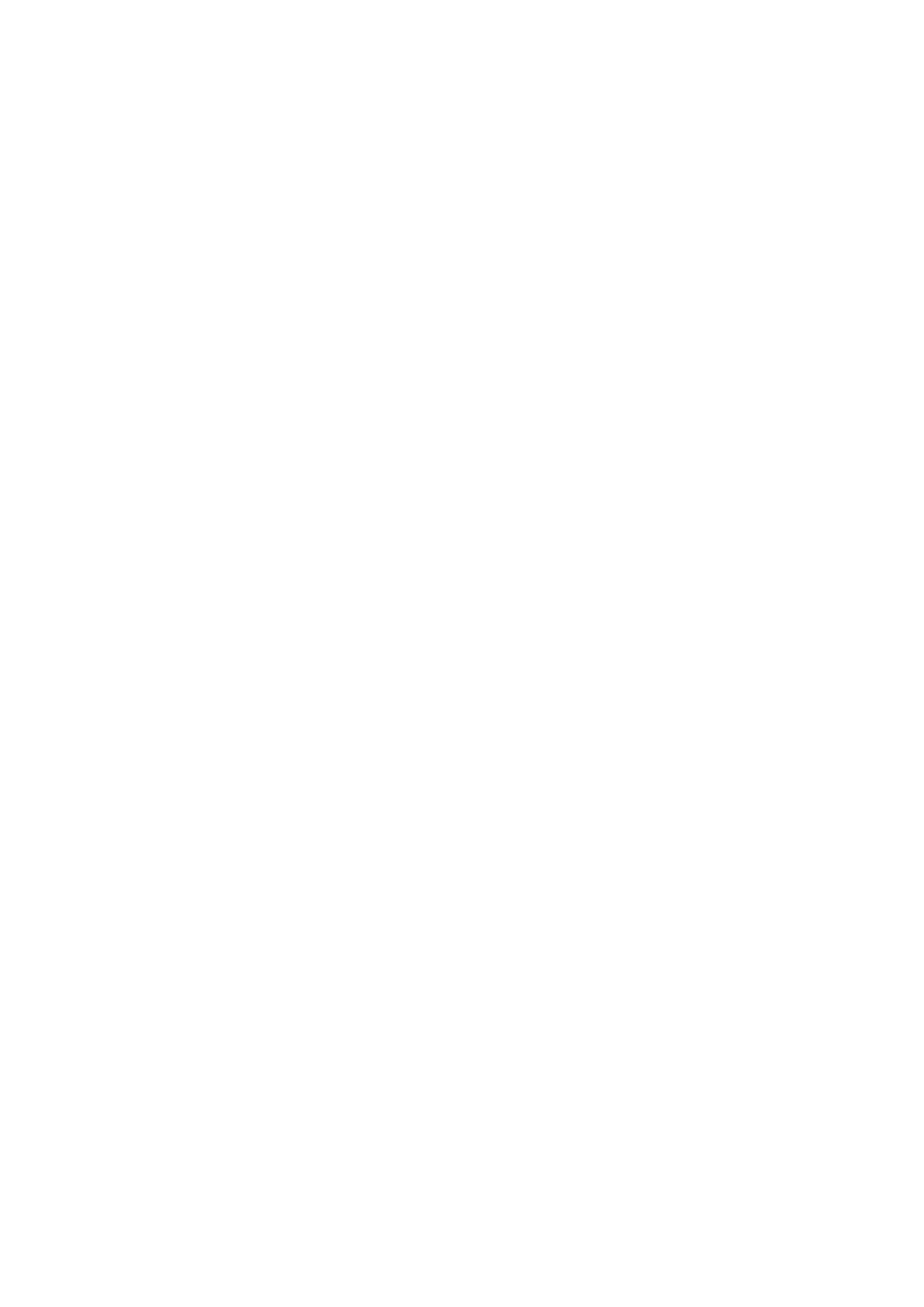## **Virtual School Safeguarding Protocols**

These protocols should be read in conjunction with:

- Headlands School Keeping Children Safe in Education Policy
- E-Safety Policies.

These protocols have been produced in response to the increased use of online / virtual teaching methods.

#### **Introduction**

Headlands School is committed to ensuring the highest possible standard of safeguarding. The personal safety and wellbeing of each student and all teaching staff using any form of virtual teaching is paramount.

Our "Virtual School" is committed to delivering high quality teaching and learning through Google classroom, Show my homework, MyMaths and Dr Frost.

Google classroom has the ability (through Headlands Google G-suite) to perform live and recorded content to students. Headlands G-suite includes Classroom, Meet, G-Drive and Gmail and are monitored through our IT structure for both students and staff. No other virtual medium is allowed.

#### **Aims**

- a) The aim of these protocols is to safeguard students and staff whilst they are within online lessons / sessions.
- b) This protocol document contains the responsibilities of all persons using Headlands Virtual School, including teachers, students and parents (responsible adults).
- c) It is important that all persons using or working on behalf of Headlands School are aware of these protocols and have familiarised themselves with its contents.
- d) These protocols should be read and understood before engaging in any activity arranged through Headlands Virtual School.

#### Teaching Staff

'Live' and pre-recorded lessons are permitted as long as the following are considered:

- 1. Ensure that their environment does not display any inappropriate images or documentation capable of being viewed by the student or parent / responsible adult when conducting a session.
- 2. Virtual content should be produced with consideration to what students are able to view. Sessions either live or recorded should take place in ideally an office environment. Where this is not possible appropriate steps should be taken to provide the security of an office / professional environment. This should consider background appearances and in particular noise. Students should not have access to material which would place the integrity of the member of staff at risk.
- 3. Teaching staff are NOT permitted to produce material in a bedroom or bathroom.
- 4. Appropriate working attire should be worn if delivering lessons using any form of web camera.
- 5. Always ensure language is appropriate and not offensive or discriminatory.
- 6. Ensure any contact with the student is appropriate to their role as a teacher and confined to the relevant lesson session.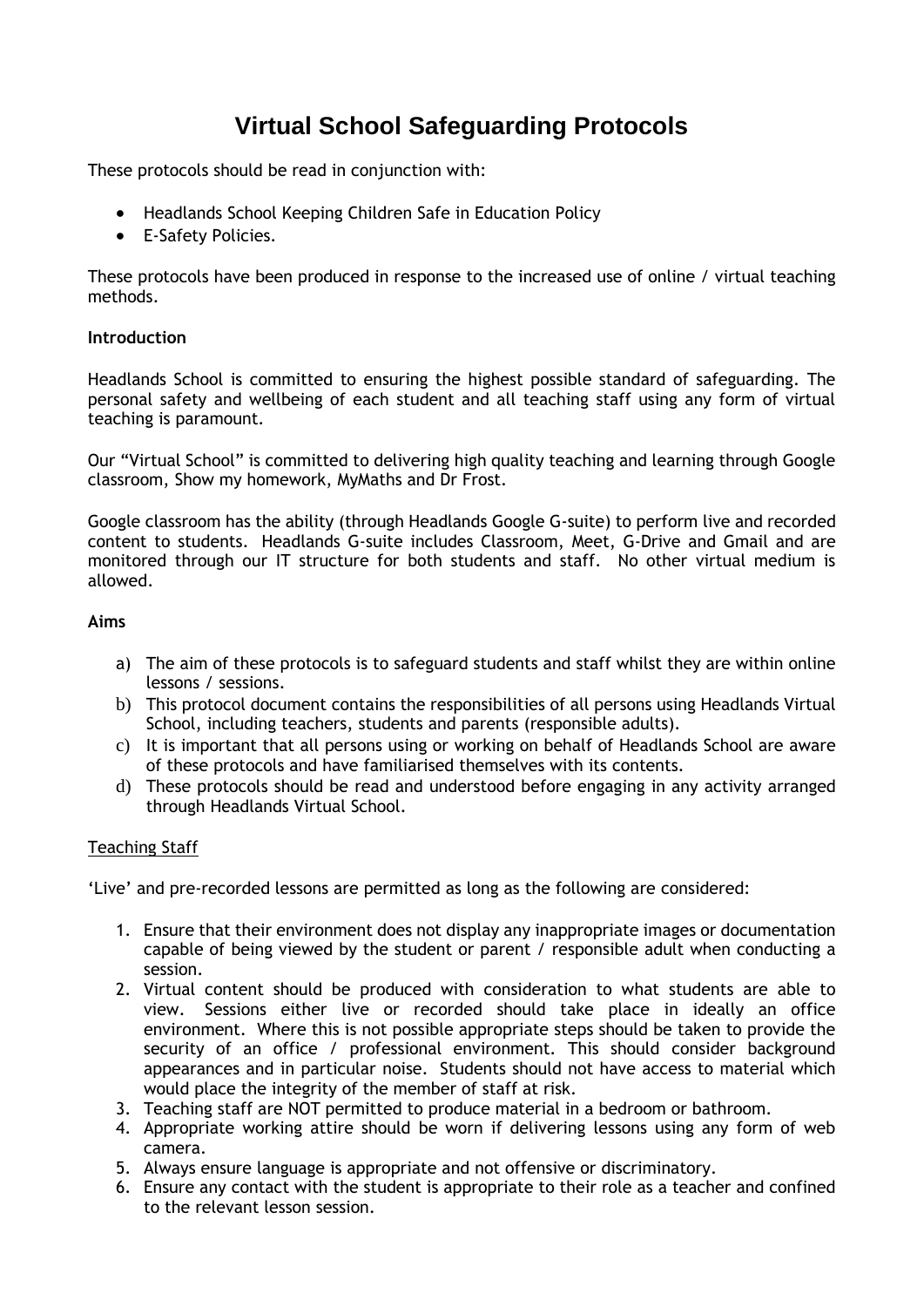- 7. Not make any improper suggestions to a student.
- 8. Not send unsolicited communications to the student or parent / responsible adult.
- 9. Value and take students' contributions seriously.
- 10. Report any dispute with a student or parent / responsible adult to Headlands School, in accordance with the Headlands School Keeping Children Safe in Education Policy.
- 11. Report any inappropriate behaviour or illegal activity identified within a lesson by the student or third party, in accordance with Headlands School Keeping Children Safe in Education Policy.
- 12. Ensure that if no parent / responsible adult is present during a lesson session that the student is comfortable to continue the session; if not, teachers can terminate the session.

### **Students**

Students will work through Headlands Google suite, Show My Homework, MyMaths / Dr Frost with Headlands specific login credentials. Students should not attempt to access Headlands Virtual School through personal accounts.

#### Students will:

- 1. Attend Virtual School in appropriate clothing. (this doesn't need to be a school uniform) but should not include sleeping clothes / pyjamas.
- 2. Attend Virtual School in an appropriate environment. This should be an environment where siblings and general distracting noise should (if possible) be limited.
- 3. Students should only use a web camera when they are satisfied that their environment is appropriate to be viewed by both peers and staff at Headlands School
- 4. Treat the teacher with respect and fairness, and not subject them to abusive behaviour or language.
- 5. Not make any improper suggestions to the teacher.
- 6. Have no inappropriate communication with the teacher outside the lesson session.
- 7. Report any dispute with a teacher to a parent / responsible adult.
- 8. Report any inappropriate behaviour or illegal activity by a teacher within a session.
- 9. Not make any attempt to record or duplicate material that has content which includes images, audio or video of teaching staff.
- 10. Not make any attempt to record or re-distribute material seen or sent through Headlands Virtual mediums to non-headlands accounts. This includes the use of social media accounts and You Tube to record teacher material.

#### Parent / Responsible Adult

The parent / responsible adult shall:

- 1. Ensure the student is fully aware of Headlands School Keeping Children Safe in Education Policy and virtual learning expectations.
- 2. Always be responsible for the welfare and conduct of the student during the session.
- 3. Always be responsible for the physical environment of the student during the session ensuring it is safe and appropriate. In particular, that they access material sent through the Virtual School in an appropriate situation. Parents should consider if a bedroom is the most appropriate situation for their child to access content and if this provides the most appropriate environment they should check the environment prior to any access of the virtual school
- 4. If they consider it appropriate, be present or available during virtual lessons so any concerns encountered by the student can be reported as soon as possible and ensure the student and teacher are behaving in an appropriate manner.
- 5. Ensure that teachers will be treated with respect and fairness by the student and will not be subjected to abusive behaviour or language.